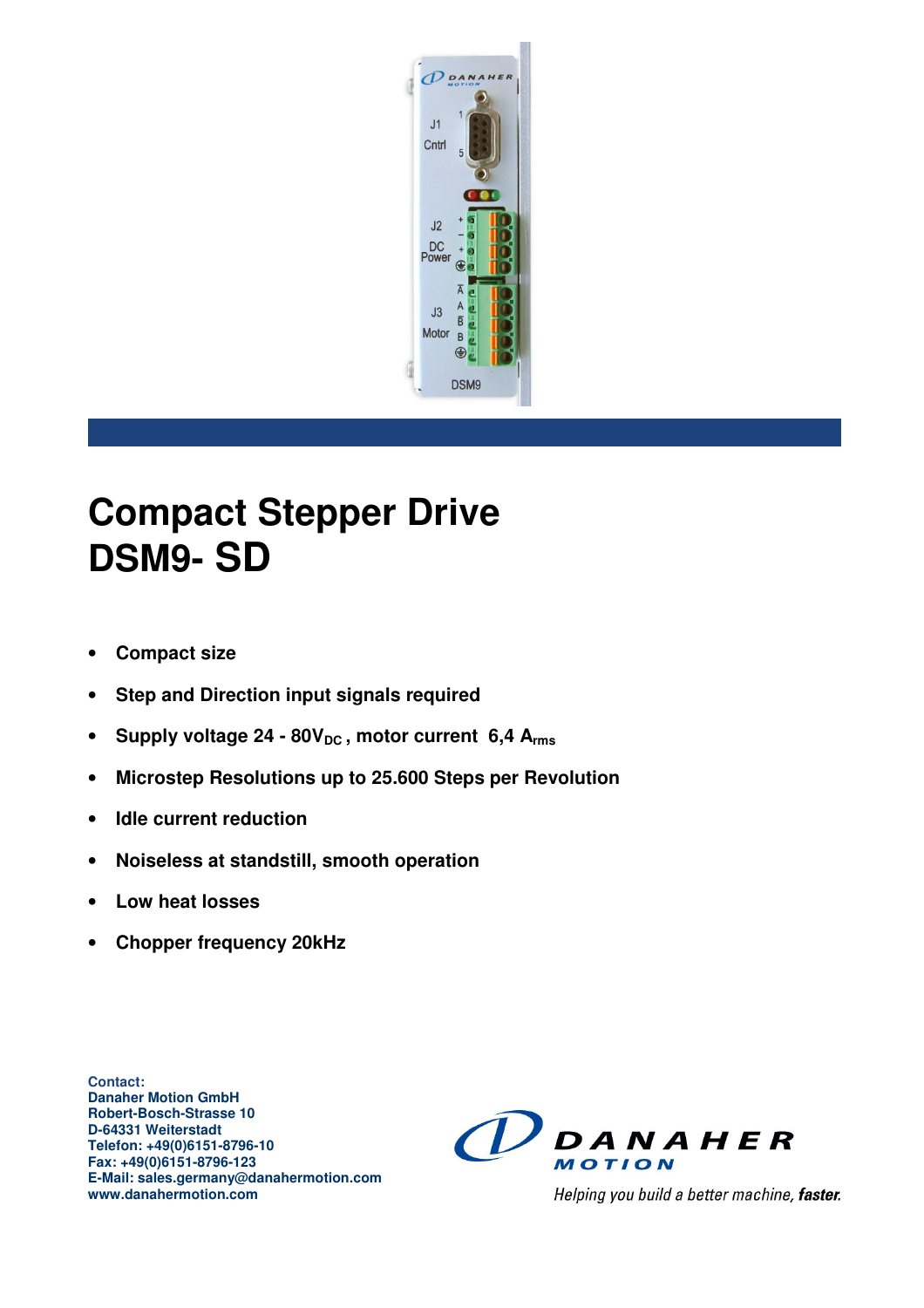**DSM9-SD** 

The DSM9-SD drives are compact microstep power modules for 2-phase stepper motors with various configurations for the best possible customization to the individual application.

**The most important attributes are:** 

- **· Bipolar power stage**
- **· Microstepping Ability**
- **· Idle current reduction**

The units are designed for panel mounting and equipped with the mating plugs; the compact size allows installation, where only restricted mounting space is available. The customer's mounting panel partly serves as heat sink. The drive may contact the panel with its back or with its side. Those alternative methods increase installation flexibility.

Microstepping assures smooth operation and optimized system resolution. With 1,8° motors, a microstep resolution up to 25600 steps per revolution can be selected.

A 4-phase 20 kHz chopping PWM power stage electronically controls the motor winding currents This combines the best of recirculating and non-recirculating current regulation to provide high back EMF rejection with low ripple current. Further benefits are reduced heat dissipation, low electrical noise and improved current control.

The idle current reduction permits an automatic 50% reduction of motor current to minimize heating during inactive periods. If no step signals are received for 0.1 sec (0.05 sec or 1 sec, adjustable) the current is automatically reduced. Current is reset to full amplitude upon incoming new step signals. 14 different step resolutions can be chosen.

#### **Technical Data**

.

| <b>Power Supply Voltage</b>   | nominal 70 $V_{DC}$ , power supply voltage range 24 to 80 $V_{DC}$<br>For the power supply, only an unregulated DC voltage is required.     |                                                                                       |  |
|-------------------------------|---------------------------------------------------------------------------------------------------------------------------------------------|---------------------------------------------------------------------------------------|--|
| <b>Motor Current</b>          | max. 9- $A_{peak}$ : 0,4 bis 6,4 $A_{rms}$<br>Adjustable by a dip-switches in 32 steps<br>For 2-phase stepper motors with 4, 6, or 8 leads. |                                                                                       |  |
| Input Interface               | Step and direction, 5 V- or 24V-level                                                                                                       |                                                                                       |  |
| <b>Idle Current Reduction</b> | 50 % (if selected)                                                                                                                          |                                                                                       |  |
| <b>Step Resolution</b>        | Adjustable up to 25.600 steps                                                                                                               |                                                                                       |  |
| <b>Max. Input Frequency</b>   | 500kHz                                                                                                                                      |                                                                                       |  |
| <b>Inputs</b>                 | Enable, Step and Direction                                                                                                                  |                                                                                       |  |
| <b>Outputs</b>                | Enabled / Status LEDs: Green: Drive enabled (no step signals); Yellow:<br>Motor runs; Red: Error/Fault                                      |                                                                                       |  |
| <b>Ambient Temperature /</b>  | 0-50 °C without heat sink max 3A @ 25 °C / 1.5A @ 45 °C                                                                                     |                                                                                       |  |
| <b>Motor Current</b>          | with heat sink (optional) max 6.4A @ 25 °C/3.2A @ 45 °C                                                                                     |                                                                                       |  |
| <b>Chassis Temperature</b>    | max. 60 °C, forced ventilation might be required                                                                                            |                                                                                       |  |
| <b>Humidity</b>               | 10-90%, not condensing                                                                                                                      |                                                                                       |  |
| <b>Connectors</b>             | Power Supply:<br>Motor:<br>Logic:                                                                                                           | 4-pole plug-in screw terminal<br>5-pole plug-in screw terminal<br>9-pole Sub-D-socket |  |